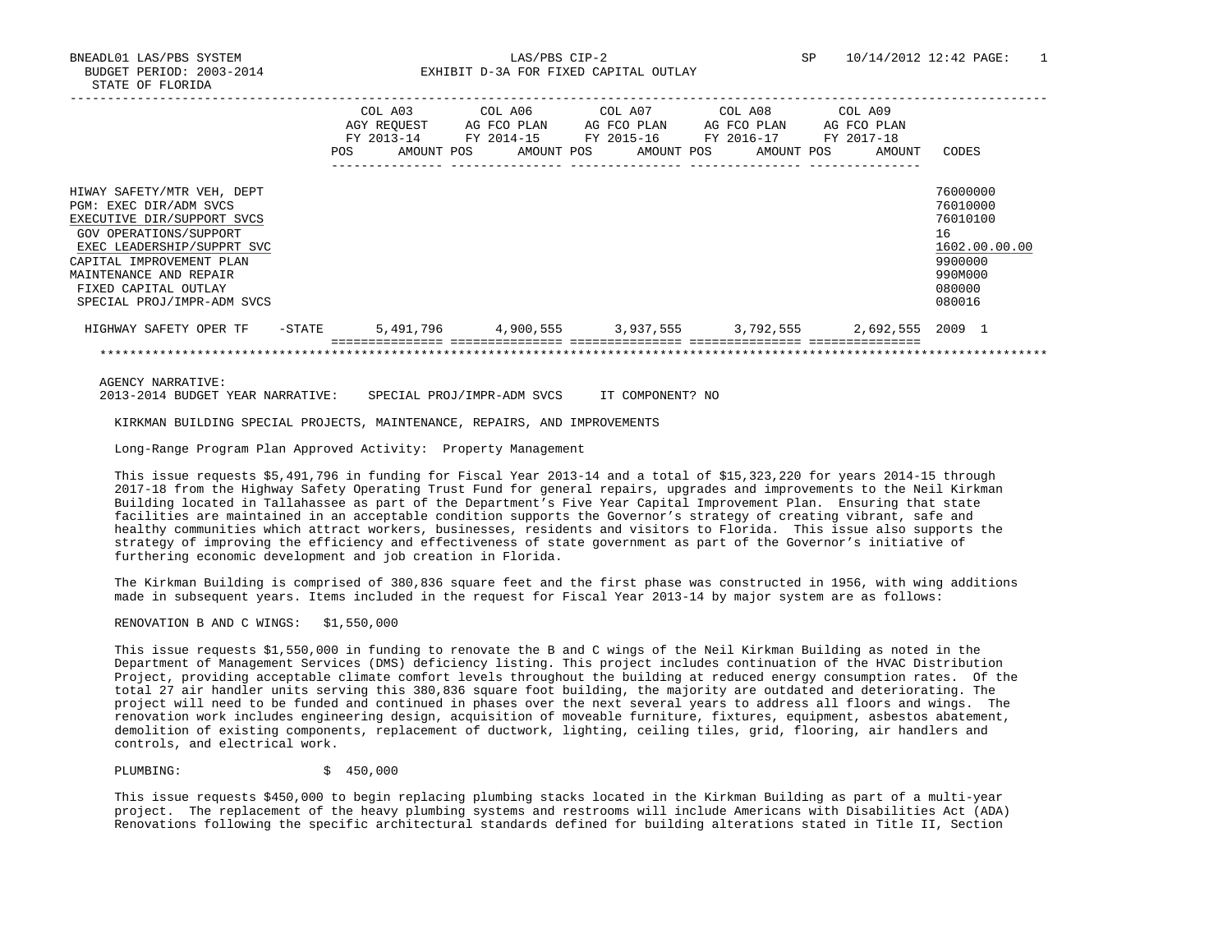|                                                                                                                                                                                                  | POS | COL A03<br>AGY REOUEST<br>FY 2013-14<br>AMOUNT POS | COL A06<br>AG FCO PLAN<br>FY 2014-15<br>AMOUNT POS | COL A07<br>AG FCO PLAN<br>FY 2015-16<br>AMOUNT POS | COL A08<br>AG FCO PLAN<br>FY 2016-17<br>AMOUNT POS | COL A09<br>AG FCO PLAN<br>FY 2017-18<br>AMOUNT | CODES                                                                         |
|--------------------------------------------------------------------------------------------------------------------------------------------------------------------------------------------------|-----|----------------------------------------------------|----------------------------------------------------|----------------------------------------------------|----------------------------------------------------|------------------------------------------------|-------------------------------------------------------------------------------|
| HIWAY SAFETY/MTR VEH, DEPT<br>PGM: EXEC DIR/ADM SVCS<br>EXECUTIVE DIR/SUPPORT SVCS<br>GOV OPERATIONS/SUPPORT<br>EXEC LEADERSHIP/SUPPRT SVC<br>CAPITAL IMPROVEMENT PLAN<br>MAINTENANCE AND REPAIR |     |                                                    |                                                    |                                                    |                                                    |                                                | 76000000<br>76010000<br>76010100<br>16<br>1602.00.00.00<br>9900000<br>990M000 |

 504 of the ADA requirements for public and government facilities. The piping in the Kirkman Building is over 50 years old and has been on the DMS deficiencies list for the past 4-5 years. Recent plumbing system failures, including collapsing pipes, indicate a need for immediate action.

LIFE SAFETY: \$ 318,321

 This project includes funding to enhance Kirkman Building security including the upgrade and installation of a security camera system, security doors and frames, and exterior security lighting. Installation of interior and exterior security cameras at a cost of \$233,321, will allow monitoring and recording of activities to improve member security, protect the building, inventory and equipment, and support insurance claims in the event of break-in or vandalism. The replacement of exterior doors and frames and installation of exterior security lighting at a cost of \$85,000 will improve security and protect employees and visitors in the facility.

## BUILDING CODE/LIFE SAFETY: \$ 350,000

 This issue requests \$350,000 to upgrade elevators #7 and #8 in the Kirkman Building as part of a multi-year project. This upgrade is necessary to ensure compliance with current year building code and life safety requirements. These 30+ year old passenger elevators are critical to the daily operations of the facility and repairs are reaching a cost prohibitive level. Single elevators #5 and #6 are also in need of upgrade, and will be requested in future years.

ELECTRICAL:  $\qquad \qquad$ \$250,000

 This project requests \$250,000 to upgrade electrical panels located in the A and B Wings of the Kirkman Building. The electrical distribution panels were originally installed in 1956 and have exceeded their life expectancy; replacement parts and components have become inaccessible. As a result, electrical failures are on the rise. Without the upgrade of these panels longer duration power outages will frequently occur, disrupting department operations.

ENERGY CONSERVATION: \$1,690,920

 Energy conservation projects include a \$48,000 request to purchase and install eight (8) ductless, high efficiency, mini split A/C systems in communication closets to maintain technology related equipment. The heat produced by technology equipment exceeds building air conditioning system capabilities. Mini-split systems allow for separation from the main chiller system and allows complete shutdown of the building chiller system on nights, weekends and holidays, approximately 7-8 months out of the year, resulting in a tremendous energy cost savings.

 Also requested as an energy conservation project is \$100,000 to create a 2-Door entrance vestibule in the main entry way of the Kirkman Building. Installation of a vestibule at the main building entrance, including hurricane impact exterior entry doors, will reduce moisture intrusion and promote energy efficiency. The continuous opening of the front entrance doors results in constant fluctuations in humidity and temperature levels in the lobby and customer areas impeding the ability of the HVAC system to uniformly control the public area environment.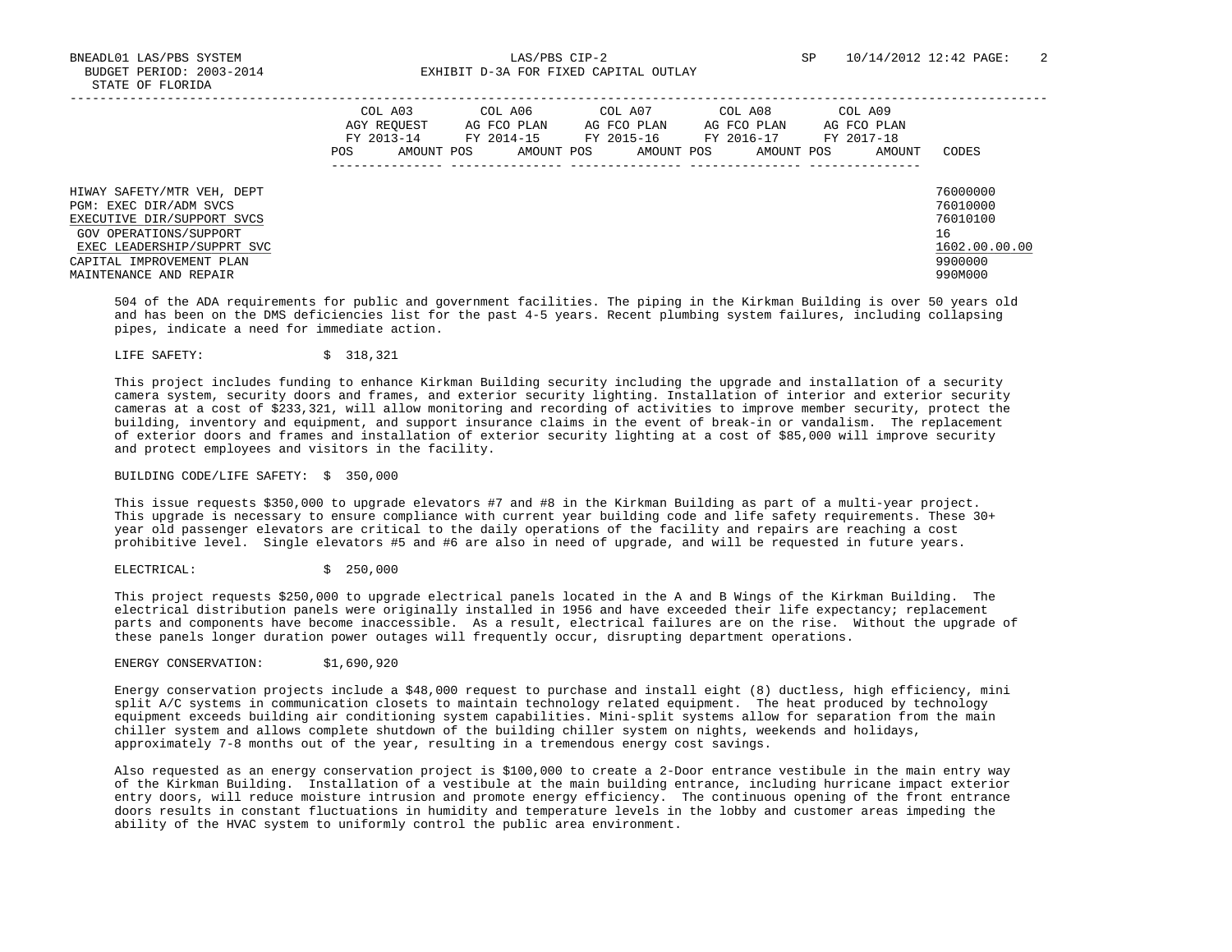BNEADL01 LAS/PBS SYSTEM LAS/PBS CIP-2 SP 10/14/2012 12:42 PAGE: 3 BUDGET PERIOD: 2003-2014 **EXHIBIT D-3A FOR FIXED CAPITAL OUTLAY** 

|                                                                                                                                                                                                  | POS | COL A03<br>AGY REOUEST<br>FY 2013-14<br>AMOUNT POS | COL A06<br>AG FCO PLAN<br>FY 2014-15<br>AMOUNT POS | COL A07<br>AG FCO PLAN<br>FY 2015-16<br>AMOUNT POS | COL A08<br>AG FCO PLAN<br>FY 2016-17<br>AMOUNT POS | COL A09<br>AG FCO PLAN<br>FY 2017-18<br>AMOUNT | CODES                                                                         |
|--------------------------------------------------------------------------------------------------------------------------------------------------------------------------------------------------|-----|----------------------------------------------------|----------------------------------------------------|----------------------------------------------------|----------------------------------------------------|------------------------------------------------|-------------------------------------------------------------------------------|
| HIWAY SAFETY/MTR VEH, DEPT<br>PGM: EXEC DIR/ADM SVCS<br>EXECUTIVE DIR/SUPPORT SVCS<br>GOV OPERATIONS/SUPPORT<br>EXEC LEADERSHIP/SUPPRT SVC<br>CAPITAL IMPROVEMENT PLAN<br>MAINTENANCE AND REPAIR |     |                                                    |                                                    |                                                    |                                                    |                                                | 76000000<br>76010000<br>76010100<br>16<br>1602.00.00.00<br>9900000<br>990M000 |

 The Department is also requesting \$1,522,920 to replace leaking, single-pane windows in the B-wing. New windows will improve work environment temperatures and the ability to regulate temperature and humidity throughout that section of the building, reducing energy consumption costs. New windows will also resolve the recurring water intrusion issue that has damaged internal walls and promoted mold and mildew contamination.

 This project requests \$20,000 for solar screens for fourth floor windows of the Neil Kirkman Building facing south. These screens will reduce energy consumption, lower office temperatures, and improve comfort. The 1,440 square feet of glass, that makes up the south face fourth floor windows, produces 331,200 BTUs per hour, or 2,318,400 BTUs per day, during the months of March through October. Offset of the 2,318,400 BTUs heat gain per day requires 27 tons of air conditioning per day. The cost per month to offset this heat gain is approximately \$1,600. Solar screens have been tested in the Ocala FHP Station and have produced a decrease in solar heat gain to a noticeable level by staff in that facility. Solar screen manufacturers state a 70% reduction in heat gain with this product. Based on that, it is estimated that a savings of \$8,000 - \$9,000 per year would be produced with the installation of solar screens.

# MISCELLANEOUS IMPROVEMENTS: \$ 310,000

 This project requests \$310,000 for removal of obsolete HVAC equipment and oil boiler equipment from the C-wing basement as well as miscellaneous repairs and improvements to the Kirkman Building. The Department has replaced the oil boilers with energy efficient natural gas equipment. Removal of all oil boiler equipment at a cost of \$60,000 will satisfy the requirements of the State Fire Marshal and Florida Building Code, and free up space that can be utilized to meet other facility needs. Funding is also requested to support the general maintenance and repair of the Kirkman building, which is the second largest state-owned facility. This 50+ year old building requires continual inspection, maintenance and upkeep. Requested is \$250,000 for preventive maintenance to help eliminate failures, extend the life of the systems, and limit or prevent service disruptions.

#### ENVIRONMENTAL/LIFE SAFETY: \$ 280,000

 This project consists of \$200,000 for recurring asbestos abatement and \$80,000 for fuel tank removal. Due to the age of the Kirkman building, unexpected repairs to the building interior and pipes often require proper asbestos removal to minimize exposure. These funds are used to remedy asbestos related problems throughout the Kirkman Building. Funding is also needed to remove an abandoned fuel tank in accordance with EPA regulations and procedures. The old fuel tank was previously connected to fuel oil boilers and has been disconnected and replaced with energy efficient natural gas equipment.

#### INTERIOR MAINTENANCE/REPAIR \$ 217,555

 This issue requests \$217,555 in recurring funding to replace ceiling tiles, grid, carpet and tile flooring that is worn and/or damaged from years of use. The ceiling tiles in most areas of the Kirkman Building are over 30 years old. These tiles were in place during the years when smoking was allowed in the building. Some tiles also have mold and mildew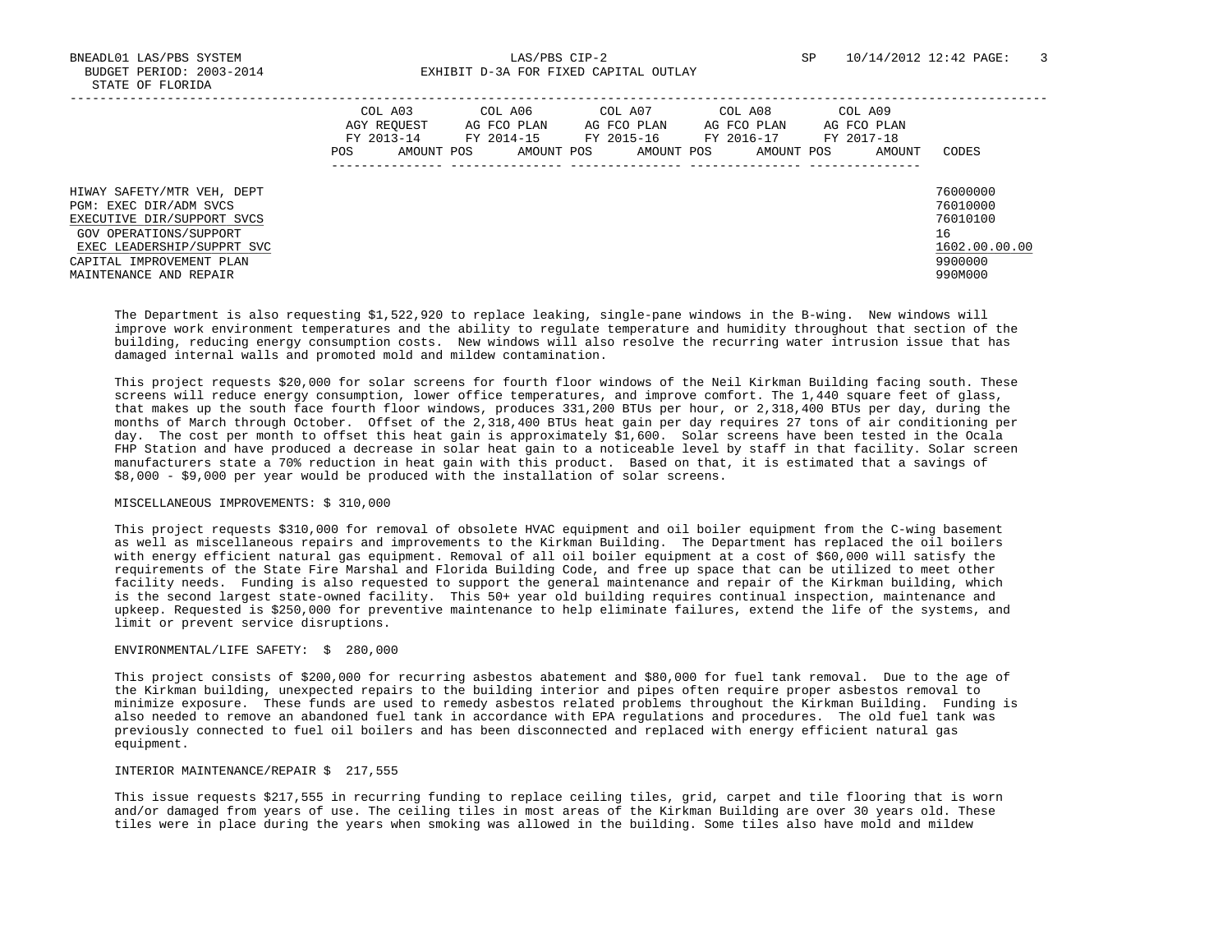BNEADL01 LAS/PBS SYSTEM  $\,$  LAS/PBS CIP-2  $\,$  SP  $\,$  10/14/2012 12:42 PAGE: 4  $\,$  BUDGET PERIOD: 2003-2014  $\,$  EXHIBIT D-3A FOR FIXED CAPITAL OUTLAY EXHIBIT D-3A FOR FIXED CAPITAL OUTLAY

|                                                                                                                                                                                                  | <b>POS</b> | COL A03<br>AGY REOUEST<br>FY 2013-14<br>AMOUNT POS | COL A06 | AG FCO PLAN<br>FY 2014-15<br>AMOUNT POS | COL A07 | AG FCO PLAN<br>FY 2015-16<br>AMOUNT POS | COL A08<br>AG FCO PLAN<br>FY 2016-17<br>AMOUNT POS | COL A09<br>AG FCO PLAN<br>FY 2017-18<br>AMOUNT | CODES                                                                         |
|--------------------------------------------------------------------------------------------------------------------------------------------------------------------------------------------------|------------|----------------------------------------------------|---------|-----------------------------------------|---------|-----------------------------------------|----------------------------------------------------|------------------------------------------------|-------------------------------------------------------------------------------|
| HIWAY SAFETY/MTR VEH, DEPT<br>PGM: EXEC DIR/ADM SVCS<br>EXECUTIVE DIR/SUPPORT SVCS<br>GOV OPERATIONS/SUPPORT<br>EXEC LEADERSHIP/SUPPRT SVC<br>CAPITAL IMPROVEMENT PLAN<br>MAINTENANCE AND REPAIR |            |                                                    |         |                                         |         |                                         |                                                    |                                                | 76000000<br>76010000<br>76010100<br>16<br>1602.00.00.00<br>9900000<br>990M000 |

issues resulting from water intrusion problems.

PAVING:  $\qquad \qquad$  75,000

 The project requests \$75,000 each year to repave and repair one section of the parking lot at a time beginning in FY 2013-14. Repaving and repair of cracked and deteriorated areas of the parking lot is needed to prevent severe damage to the sub-base. The buckling of asphalt near trees will also be addressed to eliminate this safety hazard and prevent tripping in these foot traffic areas.

The Five Year Capital Improvement Plan for the Neil Kirkman Building is itemized as follows: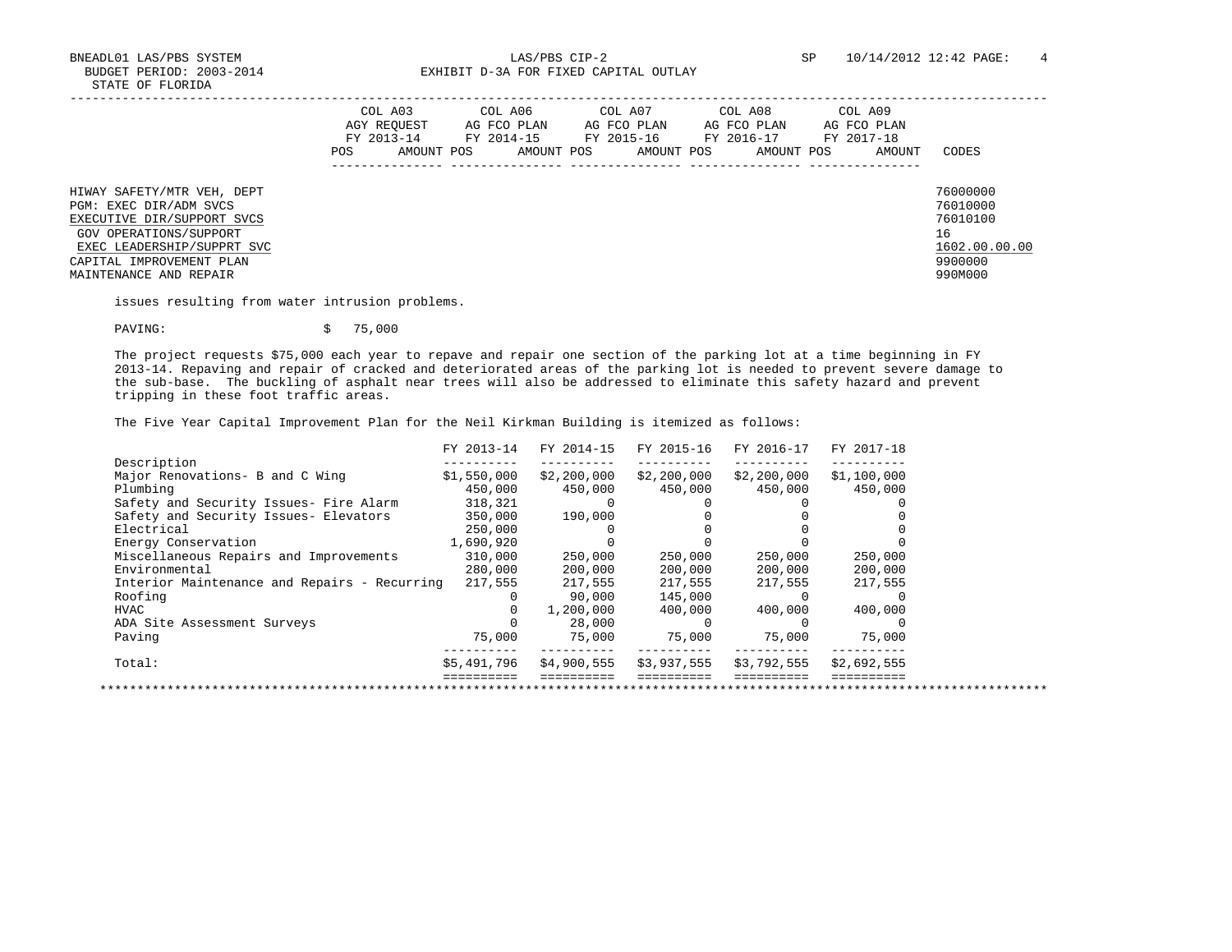BNEADL01 LAS/PBS SYSTEM LAS/PBS CIP-2 SP 10/14/2012 12:42 PAGE: 5 BUDGET PERIOD: 2003-2014 **EXHIBIT D-3A FOR FIXED CAPITAL OUTLAY** 

|                                                                                                                                                                                                                 | <b>POS</b> | COL A03<br>AGY REOUEST<br>FY 2013-14<br>AMOUNT POS | COL A06<br>AG FCO PLAN<br>FY 2014-15 | AMOUNT POS | COL A07<br>AG FCO PLAN<br>FY 2015-16 | AMOUNT POS | COL A08<br>FY 2016-17 | AG FCO PLAN<br>AMOUNT POS | COL A09<br>FY 2017-18 | AG FCO PLAN<br>AMOUNT | CODES                                                                                             |
|-----------------------------------------------------------------------------------------------------------------------------------------------------------------------------------------------------------------|------------|----------------------------------------------------|--------------------------------------|------------|--------------------------------------|------------|-----------------------|---------------------------|-----------------------|-----------------------|---------------------------------------------------------------------------------------------------|
| HIWAY SAFETY/MTR VEH, DEPT<br>PGM: FLA HIGHWAY PATROL<br>HIGHWAY SAFETY<br>PUBLIC PROTECTION<br>LAW ENFORCEMENT<br>CAPITAL IMPROVEMENT PLAN<br>OFFICE SPACE<br>FIXED CAPITAL OUTLAY<br>MAIN/REP/CONST-STATEWIDE |            |                                                    |                                      |            |                                      |            |                       |                           |                       |                       | 76000000<br>76100000<br>76100100<br>12<br>1202.00.00.00<br>9900000<br>990A000<br>080000<br>083643 |
| HIGHWAY SAFETY OPER TF                                                                                                                                                                                          | -STATE     | 538,600                                            |                                      | 318,800    |                                      | 250,000    |                       |                           |                       |                       | 2009 1                                                                                            |
|                                                                                                                                                                                                                 |            |                                                    |                                      |            |                                      |            |                       |                           |                       |                       |                                                                                                   |

AGENCY NARRATIVE:

2013-2014 BUDGET YEAR NARRATIVE: MAIN/REP/CONST-STATEWIDE IT COMPONENT? NO

FLORIDA HIGHWAY PATROL RENOVATIONS

Long Range Program Plan Approved Activity: Enforcement of Traffic Laws

 This issue requests \$538,600 in Fiscal Year 2013-14 from the Highway Safety Operating Trust Fund to renovate the state owned Florida Highway Patrol facility located in Venice, Sarasota County. Ensuring that state facilities are maintained in an acceptable condition supports the Governor's strategy of creating vibrant, safe and healthy communities which attract workers, businesses, residents and visitors to Florida. This issue also supports the strategy of improving the efficiency and effectiveness of state government as part of the Governor's initiative of furthering economic development and job creation in Florida.

The Venice facility was constructed in 1976 and consists of 4,936 square feet. The building was originally designed to accommodate Driver License and Florida Highway Patrol personnel as two independently functioning offices. Currently, this facility is a stand-alone Florida Highway Patrol building, which due to the original design, is not conducive to law enforcement operations. This facility lacks bullet-proof or shatter-proof glass in the public records section and the door separating office personnel from the public is hollow, creating a potential safety issue. Old lighting, broken and stained ceiling tiles, and old furniture, much of which came from the Sarasota County auction, further contribute to the overall distressed appearance of this 36 year old facility. Other than general maintenance items, such as painting and minor flooring repairs, there have been no interior improvements performed since the original construction. Major plumbing and heating and cooling issues need to be addressed. This renovation project includes improvements to the restrooms to ensure compliance with the Americans with Disabilities Act (ADA).

 The requested \$538,600 in funding will be used to upgrade and improve the heating and cooling system, address plumbing issues, electrical lighting, ceiling tile and grids and acquisition of moveable furniture, fixtures, and equipment in order to better accommodate staff to work more efficiently, while meeting current building and energy codes requirements.

 For future years, requested for Fiscal Year 2014-15 is \$318,800 to renovate the Tallahassee facility and \$250,000 to renovate the St. Augustine facility. Both projects are necessary to comply with the Title II, Section 504 American Disabilities Act (ADA). All funding is requested from the Highway Safety Operating Trust Fund. \*\*\*\*\*\*\*\*\*\*\*\*\*\*\*\*\*\*\*\*\*\*\*\*\*\*\*\*\*\*\*\*\*\*\*\*\*\*\*\*\*\*\*\*\*\*\*\*\*\*\*\*\*\*\*\*\*\*\*\*\*\*\*\*\*\*\*\*\*\*\*\*\*\*\*\*\*\*\*\*\*\*\*\*\*\*\*\*\*\*\*\*\*\*\*\*\*\*\*\*\*\*\*\*\*\*\*\*\*\*\*\*\*\*\*\*\*\*\*\*\*\*\*\*\*\*\*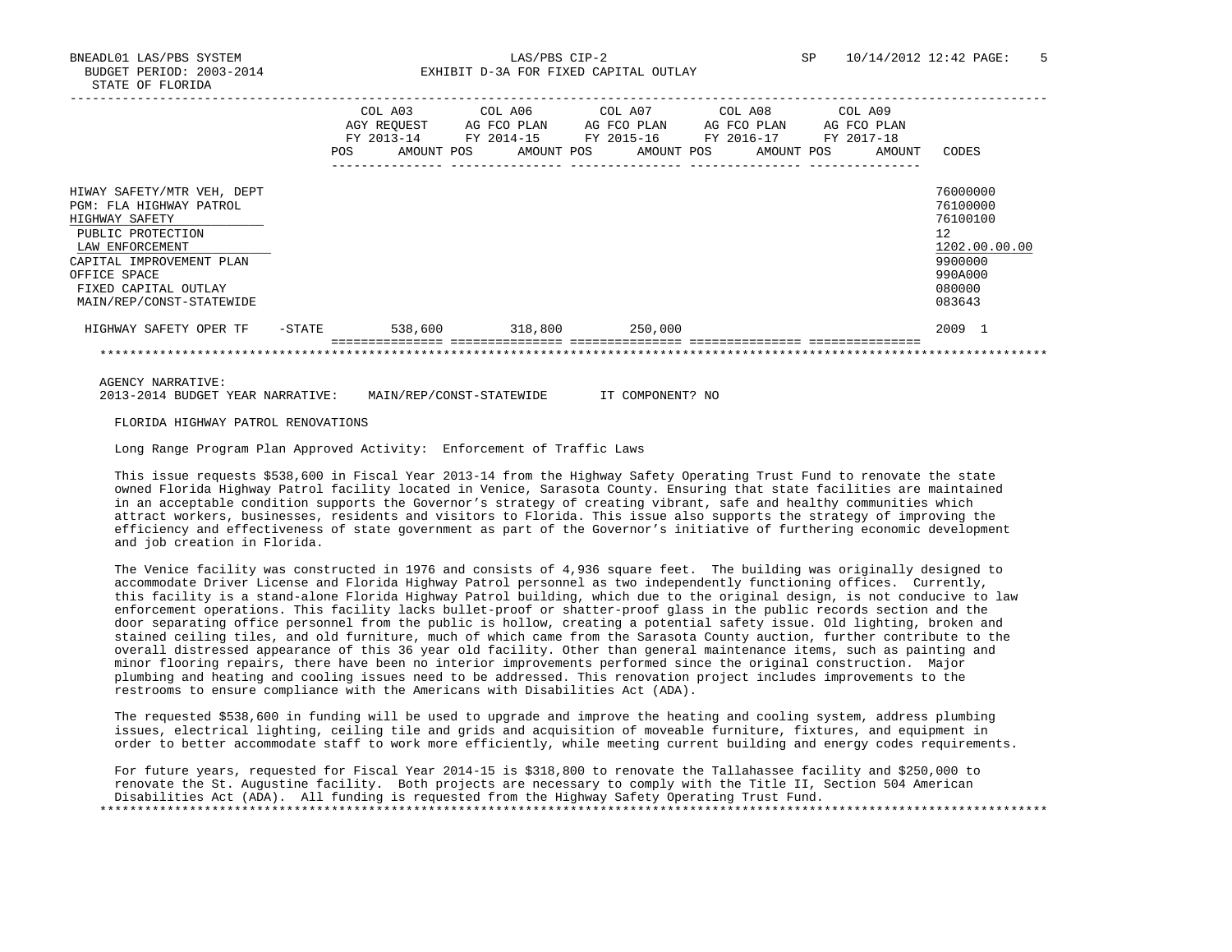|                                                       | <b>POS</b> | COL A03<br>AGY REOUEST<br>FY 2013-14<br>AMOUNT POS | COL A06<br>AG FCO PLAN<br>FY 2014-15 | COL A07<br>AG FCO PLAN<br>FY 2015-16<br>AMOUNT POS<br>AMOUNT POS | COL A08<br>AG FCO PLAN<br>FY 2016-17<br>AMOUNT POS | COL A09<br>AG FCO PLAN<br>FY 2017-18<br>AMOUNT | CODES                |
|-------------------------------------------------------|------------|----------------------------------------------------|--------------------------------------|------------------------------------------------------------------|----------------------------------------------------|------------------------------------------------|----------------------|
|                                                       |            |                                                    |                                      |                                                                  |                                                    |                                                |                      |
| HIWAY SAFETY/MTR VEH, DEPT<br>PGM: FLA HIGHWAY PATROL |            |                                                    |                                      |                                                                  |                                                    |                                                | 76000000<br>76100000 |
| HIGHWAY SAFETY                                        |            |                                                    |                                      |                                                                  |                                                    |                                                | 76100100             |
| PUBLIC PROTECTION<br>LAW ENFORCEMENT                  |            |                                                    |                                      |                                                                  |                                                    |                                                | 12<br>1202.00.00.00  |
| CAPITAL IMPROVEMENT PLAN<br>MAINTENANCE AND REPAIR    |            |                                                    |                                      |                                                                  |                                                    |                                                | 9900000<br>990M000   |
| FIXED CAPITAL OUTLAY                                  |            |                                                    |                                      |                                                                  |                                                    |                                                | 080000               |
| MAIN/REP/CONST-STATEWIDE                              |            |                                                    |                                      |                                                                  |                                                    |                                                | 083643               |
| HIGHWAY SAFETY OPER TF                                | -STATE     | 790,380                                            | 588,500                              | 619,500                                                          | 417,000                                            | 400,000                                        | 2009 1               |
|                                                       |            |                                                    |                                      |                                                                  |                                                    |                                                |                      |

AGENCY NARRATIVE:

2013-2014 BUDGET YEAR NARRATIVE: MAIN/REP/CONST-STATEWIDE IT COMPONENT? NO

FLORIDA HIGHWAY PATROL - MAINTENANCE/REPAIRS AND CONSTRUCTION

Long-Range Program Plan Approved Activity: Enforcement of Traffic Laws

 This issue requests \$790,380 for Fiscal Year 2013-14 and a total of \$2,025,800 for Fiscal Years 2014-15 through 2017-18 as part of the 5-Year Capital Improvement Plan, for maintenance and repairs to state-owned facilities. Ensuring that state facilities are maintained in an acceptable condition supports the Governor's strategy of creating vibrant, safe and healthy communities which attract workers, businesses, residents and visitors to Florida. This issue also supports the strategy of improving the efficiency and effectiveness of state government as part of the Governor's initiative of furthering economic development and job creation in Florida.

Projects requested for Fiscal Year 2013-14 are as follows:

ADA SITE ASSESSMENT SURVEYS: \$ 22,500

 This project requests recurring funding to identify Americans with Disabilities Act (ADA) deficiencies at facilities statewide as required to move the Department toward compliance with Title II, Section 504 of ADA government facilities requirements. Information from the surveys will be used to plan and outline the corrective actions necessary.

ROOFING: \$192,000

 This project requests funding to replace the roofing systems at the Lake City, Tallahassee, and St. Augustine Florida Highway Patrol buildings. Replacement of the roofs at these locations has become a critical need. The roofs are near end of life and have been requiring frequent repair and inspection to prevent water intrusion damage.

HVAC: \$ 99,000

 This project requests funding to replace the HVAC system and ductwork at the Green Cove Springs office. The ductwork was recently abated at this location due to mold and mildew contamination. Funding is also requested to replace the Miami communications facility's rooftop HVAC system which has exceeded its life expectancy and needs to be replaced. Statewide recurring funding is also requested to handle sudden system failures promptly and not trigger adverse effects on computer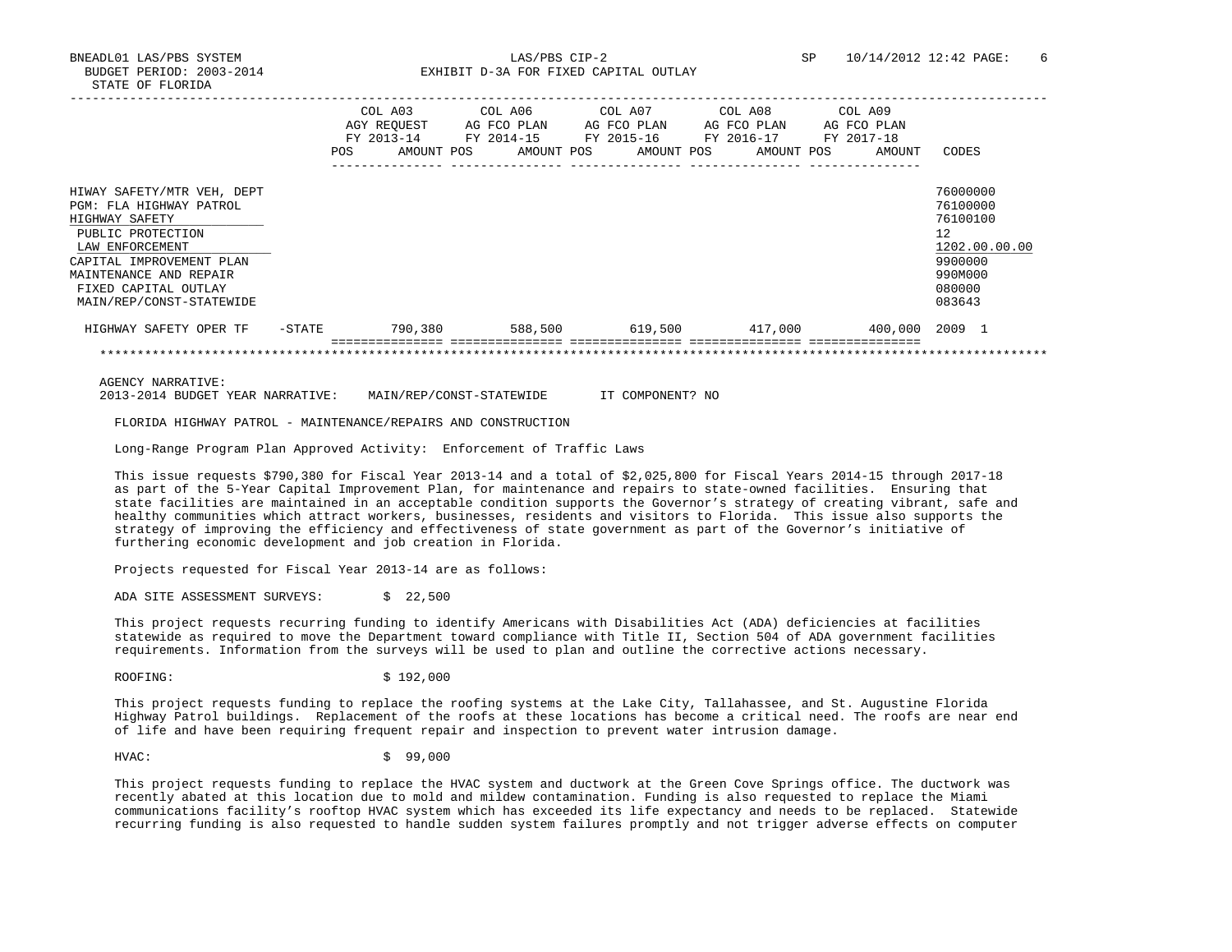|                                                                                                                 | COL A03<br>AGY REOUEST<br>FY 2013-14<br>AMOUNT POS<br>POS | COL A06<br>AG FCO PLAN<br>FY 2014-15<br>AMOUNT POS | COL A07<br>AG FCO PLAN<br>FY 2015-16<br>AMOUNT POS | COL A08<br>AG FCO PLAN<br>FY 2016-17<br>AMOUNT POS | COL A09<br>AG FCO PLAN<br>FY 2017-18<br>AMOUNT | CODES                                                   |
|-----------------------------------------------------------------------------------------------------------------|-----------------------------------------------------------|----------------------------------------------------|----------------------------------------------------|----------------------------------------------------|------------------------------------------------|---------------------------------------------------------|
| HIWAY SAFETY/MTR VEH, DEPT<br>PGM: FLA HIGHWAY PATROL<br>HIGHWAY SAFETY<br>PUBLIC PROTECTION<br>LAW ENFORCEMENT |                                                           |                                                    |                                                    |                                                    |                                                | 76000000<br>76100000<br>76100100<br>12<br>1202.00.00.00 |
| CAPITAL IMPROVEMENT PLAN<br>MAINTENANCE AND REPAIR                                                              |                                                           |                                                    |                                                    |                                                    |                                                | 9900000<br>990M000                                      |

systems or produce an unbearable environment for customers and employees.

MOLD/MILDEW AND ASBESTOS-STATEWIDE: \$ 87,000

 This project requests funding to conduct asbestos, mold and mildew surveys statewide. These surveys are used to identify contamination and possible causes of the moisture contributing to the growth of mold and mildew in a facility. Severe weather conditions, especially during hurricane season, can result in water intrusion, and environmental health issues in the workplace. Recurring funding is requested to enable prompt handling of unexpected issues and minimal service disruption at any of the state-owned Florida Highway Patrol facilities.

ADA RESTROOMS - STATEWIDE: \$ 125,000

 This project requests funding to improve restrooms so they are compliant with ADA requirements. Restroom improvements are necessary in our move toward complying with Title II, Section 504 of the ADA requirements set forth for public and government facilities.

MISCELLANEOUS SAFETY/SECURITY: \$ 135,000

 This project requests funding to remedy miscellaneous safety and security issues at Florida Highway Patrol state owned buildings. Security related issues include replacement of old windows and storefront door systems. Replacement of old windows and doors with hurricane resistant systems will improve security of the facility and its contents, as well as prevent water intrusion and mitigate damage during storms. New windows and doors will also increase energy efficiency. Funding is also requested to replace security fencing. Security fencing serves to secure the property and reduce liability issues that could result from injury related to any unauthorized activity on the property.

PAVING - STATEWIDE:  $\angle$  \$ 60,000

 This project requests funding for resurfacing and repaving at the Lakeland, Miami, Davie, and Ft. Pierce offices. Repair and repaving is needed to prolong the life of the asphalt, and prevent the worsening of cracking and weathering over areas of high use. An engineering study at Lakeland is needed to manage and address the parking lot sinkhole.

ENGINEERING AND CONSTRUCTION: \$ 69,880

 The St. Augustine FHP station is on a septic system that is aging and has septic tank issues. Engineering and construction services are needed for a sanitary lift station to ensure compliance with environmental health regulations.

The Five Year Capital Improvement Plan for the Florida Highway Patrol is as follows: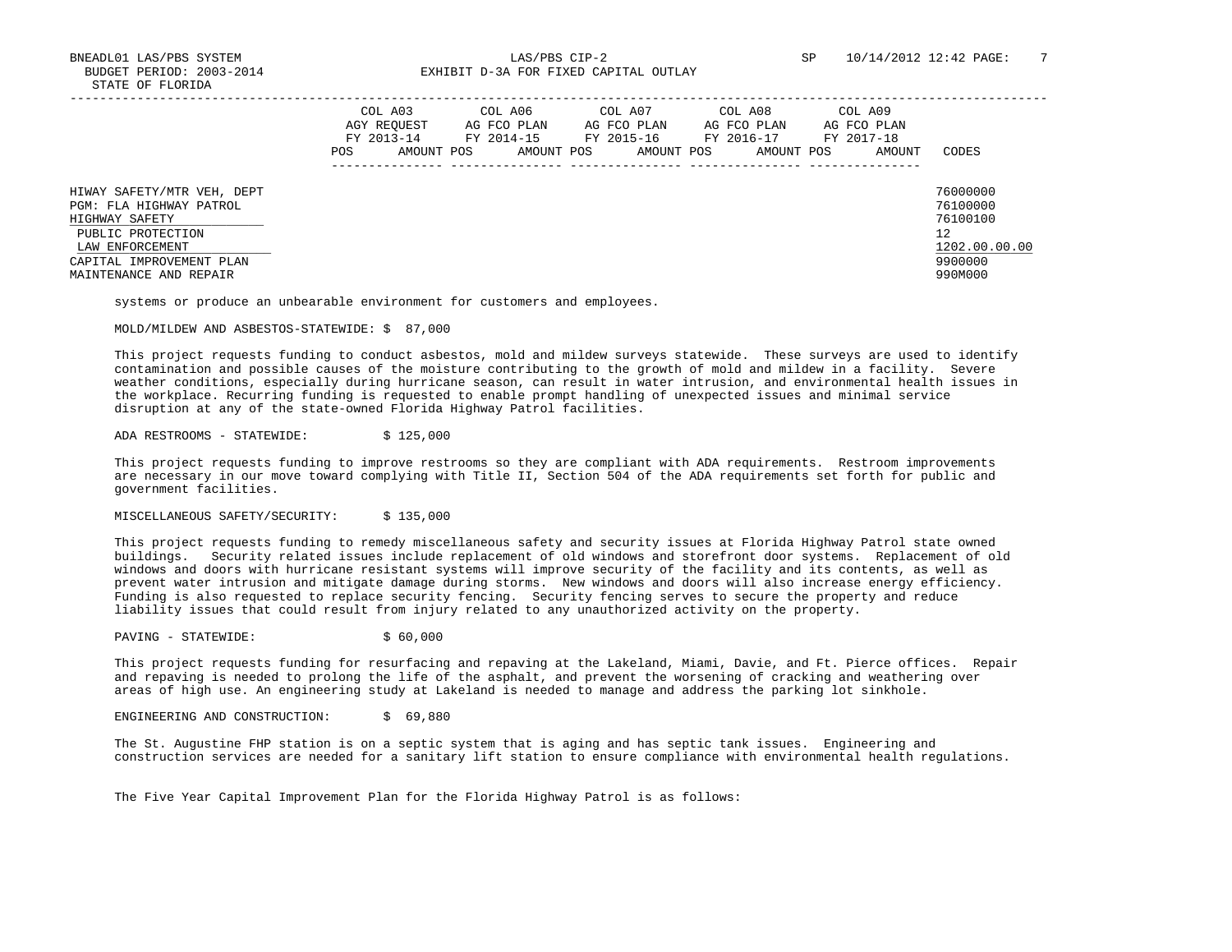BNEADL01 LAS/PBS SYSTEM LAS/PBS CIP-2 SP 10/14/2012 12:42 PAGE: 8 BUDGET PERIOD: 2003-2014 **EXHIBIT D-3A FOR FIXED CAPITAL OUTLAY** 

| <b>POS</b>                                                                                                                                                                                                                                                                                                                      | COL A03 COL A06 COL A07 COL A08<br>COL A09<br>AGY REQUEST AG FCO PLAN AG FCO PLAN AG FCO PLAN<br>AG FCO PLAN<br>FY 2013-14 FY 2014-15<br>FY 2015-16 FY 2016-17<br>FY 2017-18<br>AMOUNT POS AMOUNT POS AMOUNT POS AMOUNT POS AMOUNT                                                                                                                                                                                                                                                                                       | CODES                                                                         |
|---------------------------------------------------------------------------------------------------------------------------------------------------------------------------------------------------------------------------------------------------------------------------------------------------------------------------------|--------------------------------------------------------------------------------------------------------------------------------------------------------------------------------------------------------------------------------------------------------------------------------------------------------------------------------------------------------------------------------------------------------------------------------------------------------------------------------------------------------------------------|-------------------------------------------------------------------------------|
| HIWAY SAFETY/MTR VEH, DEPT<br>PGM: FLA HIGHWAY PATROL<br>HIGHWAY SAFETY<br>PUBLIC PROTECTION<br>LAW ENFORCEMENT<br>CAPITAL IMPROVEMENT PLAN<br>MAINTENANCE AND REPAIR                                                                                                                                                           |                                                                                                                                                                                                                                                                                                                                                                                                                                                                                                                          | 76000000<br>76100000<br>76100100<br>12<br>1202.00.00.00<br>9900000<br>990M000 |
| Description<br>ADA Site Assessment Surveys - Statewide<br>Roofing - Statewide<br>HVAC - Statewide<br>Mold, Mildew, and Asbestos Remediation 87,000<br>ADA Restrooms - Statewide<br>Safety and Security Issues - Statewide<br>Paving - Statewide<br>Electrical (Generators) - Statewide<br>Engineering and Construction Services | FY 2013-14<br>FY 2014-15<br>FY 2015-16 FY 2016-17<br>FY 2017-18<br>$\frac{1}{2}$ 22,500 \$ 31,500 \$ 22,500 \$ 27,000 \$<br>$\Omega$<br>243,000 165,000 150,000 190,000<br>192,000<br>22,000 57,000 15,000 15,000<br>99,000<br>75,000 75,000 75,000 75,000<br>$125,000$ $125,000$ $200,000$<br>50,000<br>50,000<br>$72,000$ 50,000 50,000 50,000<br>135,000<br>60,000<br>20,000  20,000  20,000  20,000<br>$\overline{0}$<br>$\sim$ 0<br>30,000<br>30,000<br>0<br>69,880<br>$\Omega$<br>$\Omega$<br>$\Omega$<br>$\Omega$ |                                                                               |
| Total:                                                                                                                                                                                                                                                                                                                          | 790,380<br>\$588.500<br>\$417.000<br>619,500<br>\$400.000<br>Ŝ.<br>$\mathsf{S}$<br>=========<br>==========<br>==========                                                                                                                                                                                                                                                                                                                                                                                                 |                                                                               |

 Summary: This issue requests \$790,380 for Fiscal Year 2013-14 and a total of \$2,025,000 for Fiscal Years 2014-15 through 2017-18 as part of the 5-Year Capital Improvement Plan, for maintenance and repairs to state-owned facilities. \*\*\*\*\*\*\*\*\*\*\*\*\*\*\*\*\*\*\*\*\*\*\*\*\*\*\*\*\*\*\*\*\*\*\*\*\*\*\*\*\*\*\*\*\*\*\*\*\*\*\*\*\*\*\*\*\*\*\*\*\*\*\*\*\*\*\*\*\*\*\*\*\*\*\*\*\*\*\*\*\*\*\*\*\*\*\*\*\*\*\*\*\*\*\*\*\*\*\*\*\*\*\*\*\*\*\*\*\*\*\*\*\*\*\*\*\*\*\*\*\*\*\*\*\*\*\*

| TOTAL: LAW ENFORCEMENT |           |         |         |         |              | 1202.00.00.00 |
|------------------------|-----------|---------|---------|---------|--------------|---------------|
| BY FUND TYPE           |           |         |         |         |              |               |
| TRUST FUNDS            | 1,328,980 | 907,300 | 869,500 | 417,000 | 400,000 2000 |               |
|                        |           |         |         |         |              |               |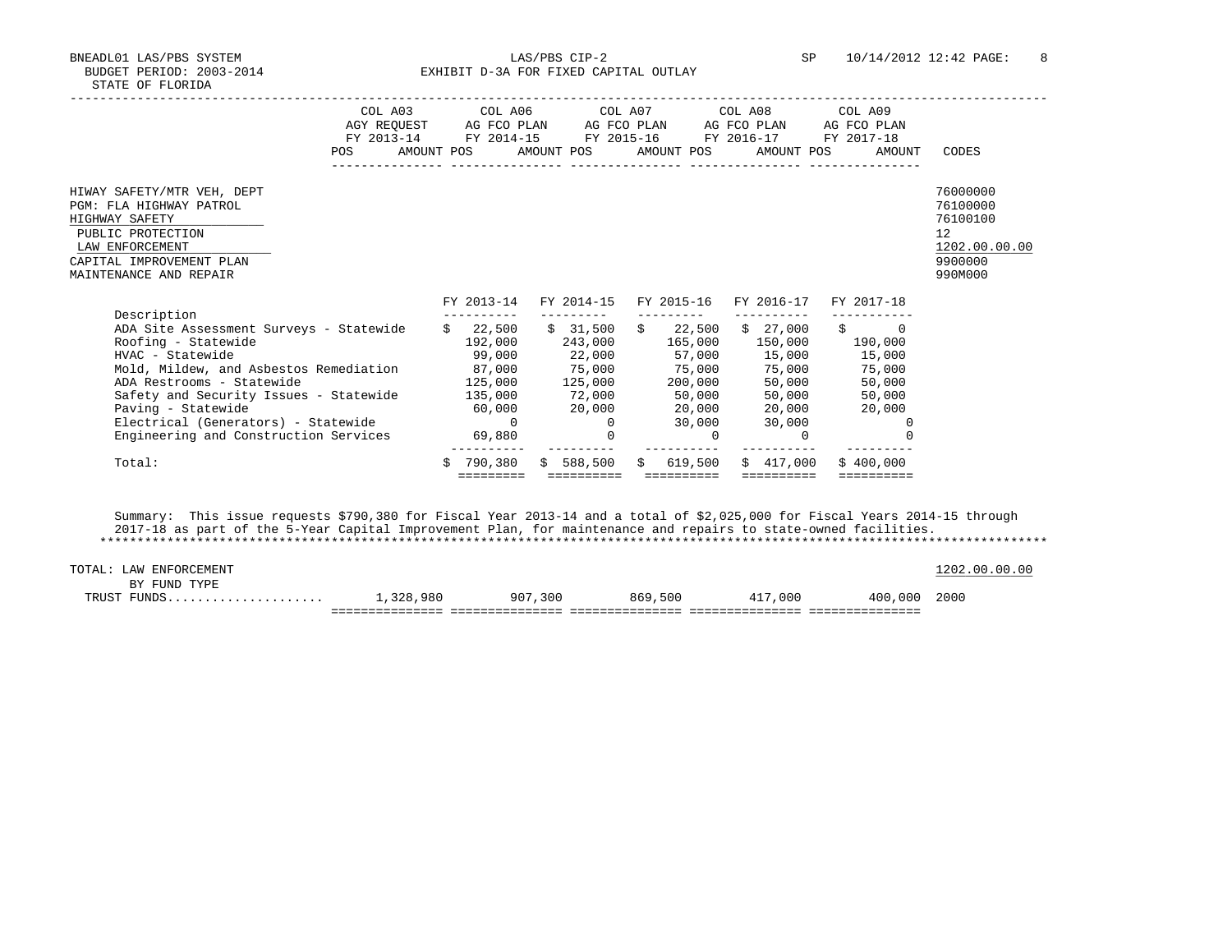|                                                                                                                                                                                                                                        | <b>POS</b> | COL A03<br>AGY REOUEST<br>FY 2013-14<br>AMOUNT POS | AG FCO PLAN<br>FY 2014-15<br>AMOUNT POS | COL A06 COL A07<br>AG FCO PLAN<br>FY 2015-16<br>AMOUNT POS | COL A08<br>AG FCO PLAN<br>FY 2016-17<br>AMOUNT POS | COL A09<br>AG FCO PLAN<br>FY 2017-18<br>AMOUNT | CODES                                                                                                       |
|----------------------------------------------------------------------------------------------------------------------------------------------------------------------------------------------------------------------------------------|------------|----------------------------------------------------|-----------------------------------------|------------------------------------------------------------|----------------------------------------------------|------------------------------------------------|-------------------------------------------------------------------------------------------------------------|
| HIWAY SAFETY/MTR VEH, DEPT<br>PGM: MOTORIST SERVICES<br>MOTORIST SERVICES<br>PUBLIC PROTECTION<br>CONSUMER SAFETY/PROTECTION<br>CAPITAL IMPROVEMENT PLAN<br>MAINTENANCE AND REPAIR<br>FIXED CAPITAL OUTLAY<br>MAIN/REP/CONST-STATEWIDE |            |                                                    |                                         |                                                            |                                                    |                                                | 76000000<br>76210000<br>76210100<br>$12^{\circ}$<br>1205.00.00.00<br>9900000<br>990M000<br>080000<br>083643 |
| HIGHWAY SAFETY OPER TF                                                                                                                                                                                                                 | -STATE     | 665,056                                            |                                         | 266,000 196,720                                            | 125,000                                            | 125,000 2009 1                                 |                                                                                                             |
|                                                                                                                                                                                                                                        |            |                                                    |                                         |                                                            |                                                    |                                                |                                                                                                             |

AGENCY NARRATIVE:

2013-2014 BUDGET YEAR NARRATIVE: MAIN/REP/CONST-STATEWIDE IT COMPONENT? NO

DIVISION OF MOTORIST SERVICES FACILITY MAINTENANCE, REPAIRS and CONSTRUCTION STATEWIDE

 Long-Range Program Plan Approved Activity: Issue Driver Licenses and Identification Cards, Administer Motorist Insurance Laws, Enforce Title and Registration Laws and Conduct Mobile Home Inspections

 This issue requests \$665,056 for fiscal year 2013-14 and a total of \$712,720 for fiscal years 2014-15 through 2017-18 from the Highway Safety Operating Trust Fund for statewide maintenance, repairs and renovation as part of the five-year Capital Improvement Plan for the Division of Motorist Services. Ensuring that state facilities are maintained in an acceptable safe condition supports the Governor's strategy of creating vibrant, safe and healthy communities which attract workers, businesses, residents and visitors to Florida as well as creating a work environment which improves the efficiency and effectiveness of state government.

For fiscal year 2013-14, the request is as follows:

ADA SITE ASSESSMENT SURVEYS: \$43,000

 Funding is requested to identify ADA deficiencies at facilities statewide and move the Department toward compliance with Title II, Section 504 of ADA government facilities requirements. Information from the surveys will be used to plan and outline the corrective actions necessary.

ROOFING: \$77,056

 The replacement of the roof at the Daytona Beach driver license facility has become a critical need. The roof system is reaching the end of its life span and has been requiring frequent repairs and inspections to prevent water intrusion damage.

MOLD/MILDEW AND ASBESTOS: \$87,000

 The asbestos, mold and mildew surveys are used to identify contamination and possible causes of moisture contributing to the growth of mold and mildew in a facility. Severe weather conditions, especially during hurricane season, can result in water intrusion, and environmental health issues in the workplace. Following remediation and complete correction of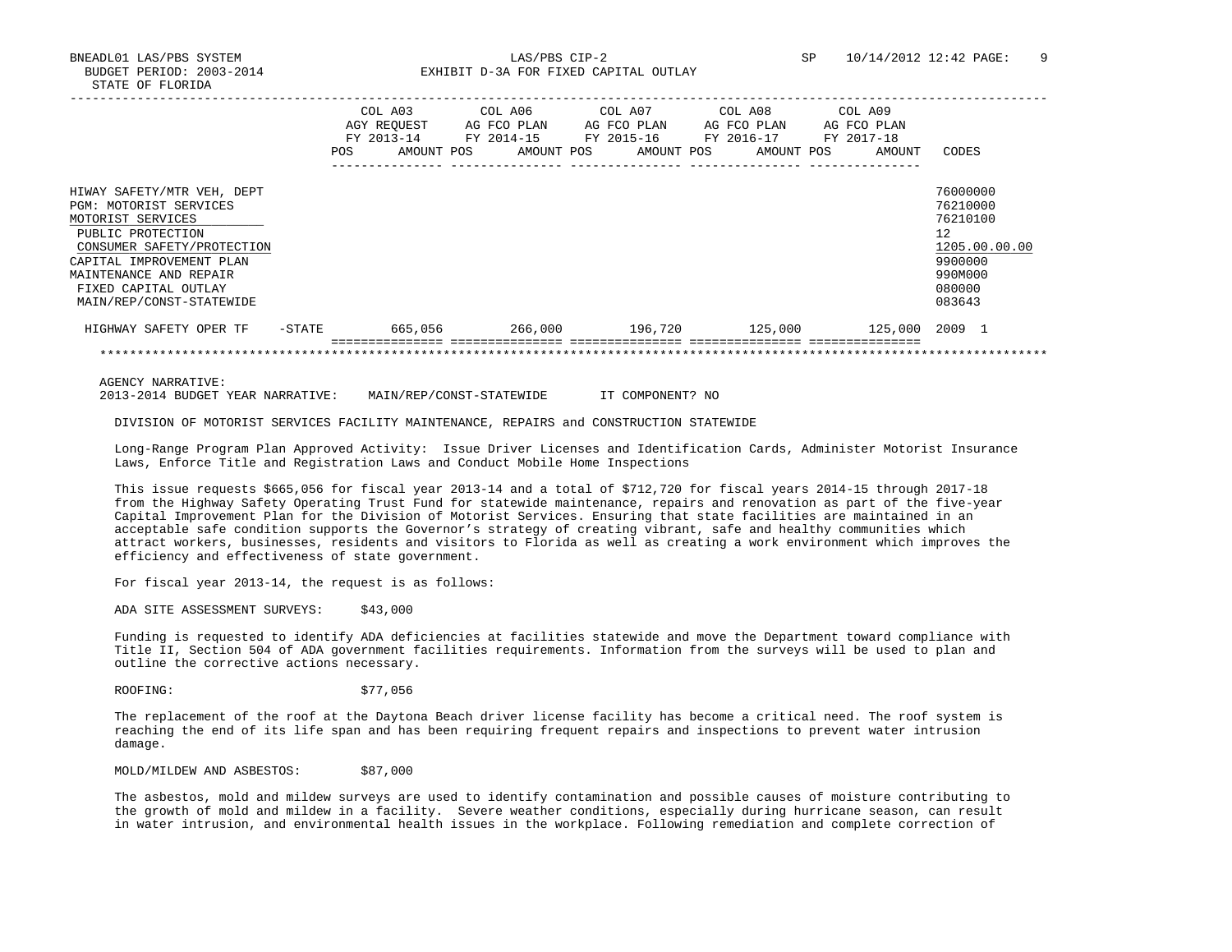BNEADL01 LAS/PBS SYSTEM LAS/PBS CIP-2 SP 10/14/2012 12:42 PAGE: 10 BUDGET PERIOD: 2003-2014 **EXHIBIT D-3A FOR FIXED CAPITAL OUTLAY** 

|                                                                                                                                                                                    | POS | COL A03<br>AGY REOUEST<br>FY 2013-14<br>AMOUNT POS | COL A06<br>AG FCO PLAN<br>FY 2014-15<br>AMOUNT POS | COL A07<br>AG FCO PLAN<br>FY 2015-16<br>AMOUNT POS | COL A08<br>AG FCO PLAN<br>FY 2016-17<br>AMOUNT POS | COL A09<br>AG FCO PLAN<br>FY 2017-18<br>AMOUNT | CODES                                                                         |
|------------------------------------------------------------------------------------------------------------------------------------------------------------------------------------|-----|----------------------------------------------------|----------------------------------------------------|----------------------------------------------------|----------------------------------------------------|------------------------------------------------|-------------------------------------------------------------------------------|
| HIWAY SAFETY/MTR VEH, DEPT<br>PGM: MOTORIST SERVICES<br>MOTORIST SERVICES<br>PUBLIC PROTECTION<br>CONSUMER SAFETY/PROTECTION<br>CAPITAL IMPROVEMENT PLAN<br>MAINTENANCE AND REPAIR |     |                                                    |                                                    |                                                    |                                                    |                                                | 76000000<br>76210000<br>76210100<br>12<br>1205.00.00.00<br>9900000<br>990M000 |

the water moisture problem, employees should be able to occupy the space without health complaints or physical symptoms.

ADA RESTROOMS: \$100,000

 The ADA restroom improvements are necessary in our move toward complying with Title II, Section 504 of the ADA requirements set forth for public and government facilities.

## SAFETY/SECURITY: \$223,000

 Funding is requested for Safety and Security related issues including replacement of old windows and storefront door systems to more effectively secure the facility and its contents, as well as improve protection by replacing items with hurricane impact windows and doors. New windows and doors will also increase energy efficiency. Security fencing serves to secure the property and reduce liability issues that could result from injury related to any unauthorized activity on the property. The drainage issue (standing water) at the Opa Locka facility is a safety concern for both customers and employees utilizing the parking area.

# RENOVATION-PLANNING AND DESIGN: \$90,000

 For fiscal year 2013-14, this issue requests \$90,000 in funding to plan and design renovation of state facilities located in Tampa (Martin Luther King Jr. Blvd) and Pembroke Pines.

 For the Tampa office, the Department requests \$45,000 in planning and design funding to renovate the 5,550 square foot facility located on Martin Luther King, Jr. Blvd. This facility, which was originally constructed in 1976, serves multiple functions and houses both driver license and non-license issuance members. Non-issuance personnel provide vital services such as training, quality assurance, support staff, issuance oversight, as well as installations and relocations of testing equipment to tax collectors and Department members in this area. The training staff provides specialized training on fraudulent document recognition to tax collectors, training related to motor vehicles and driver licenses issuance, and supervisory and team building courses for members of the Bureau of Motor Vehicles Field Operations, Bureau of Administrative Reviews and the Florida Highway Patrol.

 Driver licensing issuance services are expected to be fully transitioned to the Hillsborough County Tax Collector by June 30, 2015. When the transition occurs, the driver license office in Brandon (K05), a leased facility, will close and driver licenses will no longer be issued at Tampa-MLK (K01). The Department proposes to renovate the Tampa facility located on Martin Luther King Jr. Boulevard and assign all non-driver license issuance personnel who are presently located in Brandon to the Tampa office. Renovation of the Tampa facility located on Martin Luther King Jr. Boulevard will be necessary to house all non-issuance personnel of which there will be approximately fifteen members. Construction funds for this project will be requested in fiscal year 2014-15.

 For the Pembroke Pines office, the Department requests \$45,000 in planning and design funding to expand the 3,586 square foot state-owned Pembroke Pines driver license office (R02), built in 1976. The facility is located on 6.4 acres of